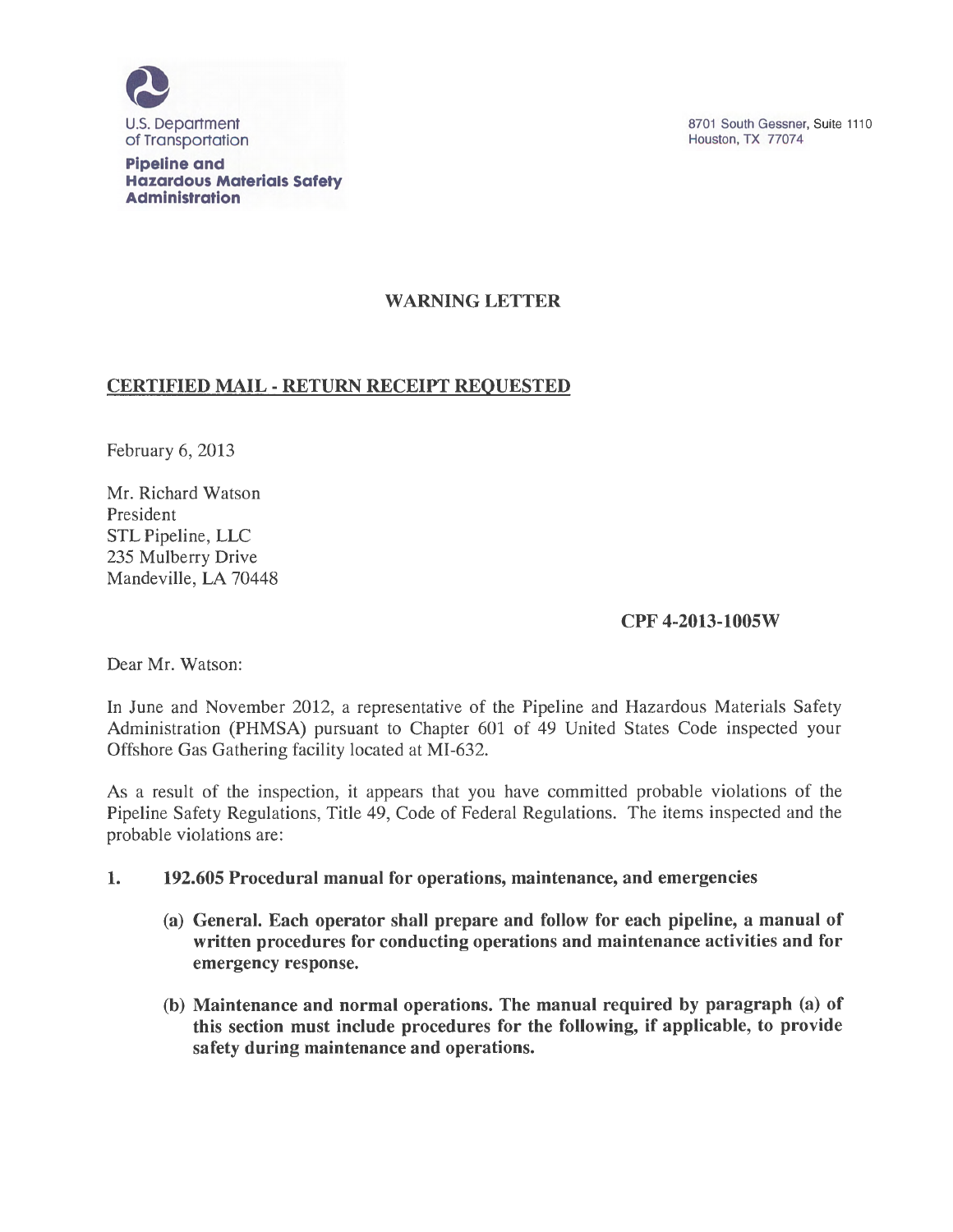#### **(8) Periodically reviewing the work done by operator personnel to determine the effectiveness and adequacy of the procedures used in normal operation and maintenance and modifying the procedure when deficiencies are found.**

STL Pipeline LLC (STL) failed to follow their procedures to review work performed by operations personnel to determine the effectiveness and adequacy of the procedures used in normal operation and maintenance and modifying the procedure when deficiencies are found.

STL O&M Section 1.11 Operating Personnel 192.605(b)(8) states:

"Annually (during operator qualification reviews), STL Pipeline will review the work done by operator personnel to determine the effectiveness of the procedures used in normal operations, abnormal operations and maintenance tasks. During this evaluation STL pipeline will take corrective action if deficiencies are discovered.

STL Pipeline periodically reviews the work done by operator and contract personnel (including their response to abnormal operating conditions, safety related conditions, and incidents) to determine the effectiveness and adequacy of the procedures used. Procedure modifications will be evaluated if deficiencies are found."

The STL pipeline is operated by contract staff through Shamrock Management/Matagorda Island Gas Operators (Shamrock/MIGO). As stated by Shamrock/MIGO personnel, there were no annual reviews of work conducted during operator qualification reviews or periodically during work performed by qualified personnel or contractors.

## **2. 192.805 Qualification program.**

**Each operator shall have and follow a written qualification program. The program shall include provisions to:** 

# **(b) Ensure through evaluation that individuals performing covered tasks are qualified.**

At the time of the inspection, STL had failed to ensure through evaluation that individuals who had performed the listed covered tasks were qualified, as required by 192.805(b).

Those tasks are: CT#26 Inspect, Test and Calibrate Pressure Limiting Devices; CT#27 Inspect, Test and Calibrate Pressure Switches and Transmitters; CT#45 Perform Leakage Surveys and CT#l6G/16L Perform Leak Surveys for Liquid/Gas Pipelines (Aerial Patrols).

STL provided records where these inspections had been completed, but certain contract employees that performed the respective covered tasks were not properly qualified, as per the STL Operator Qualification Program (OQ Program).

STL OQ Program Section 3.4 "Contractor Records" states: